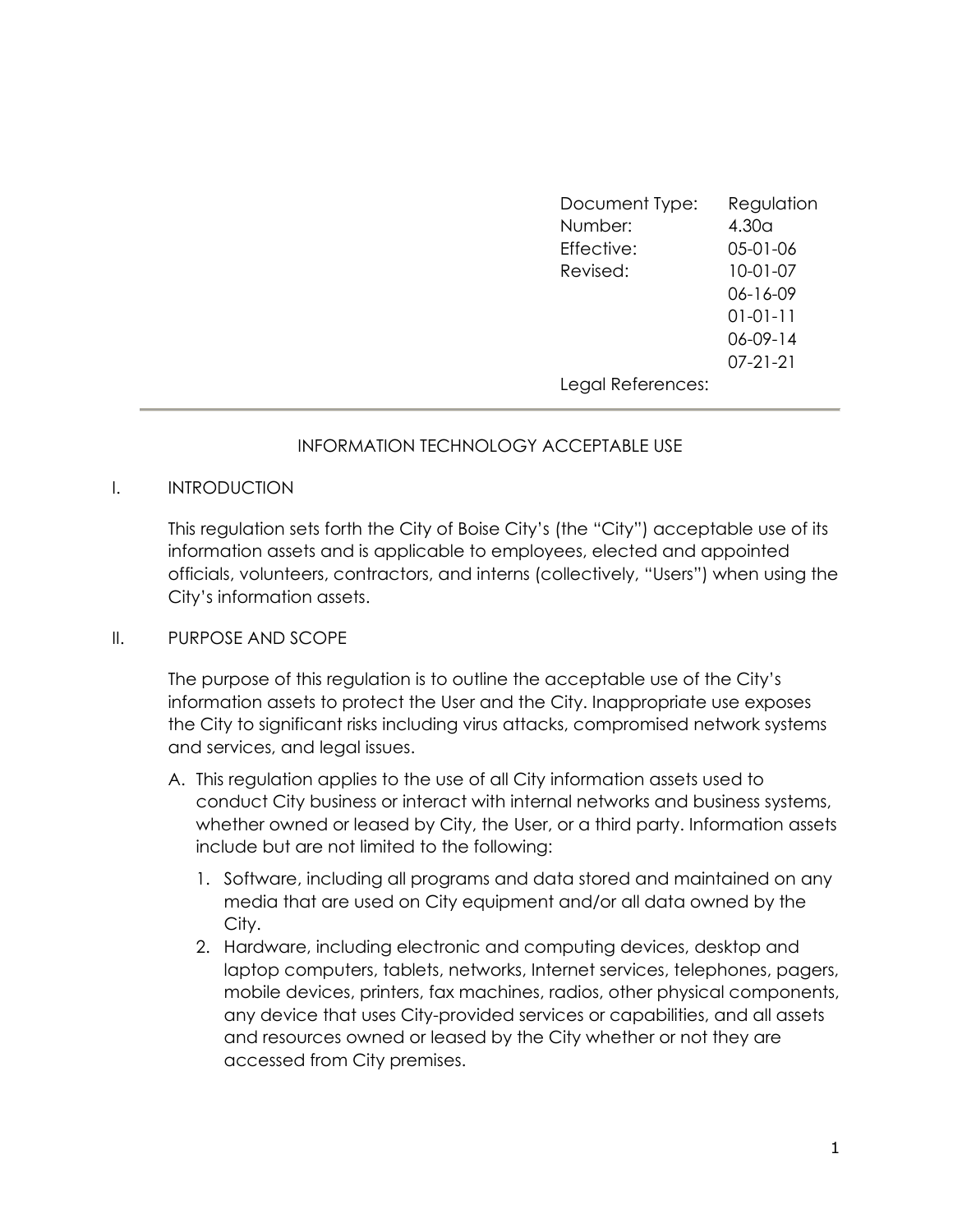- 3. Services, including computer accounts for a User and the services provided by use of those accounts or use of the Internet, the City's wide area networks, local and long-distance telephone service, email, collaboration, and mobile telephone services, including additional capabilities such as text messaging. Services also include those not provided by the City but used to transact City business.
- B. All Users are responsible for exercising good judgment regarding appropriate use of information, electronic devices, and network resources in accordance with City policies, regulations, standards, and procedures, as well as all applicable laws and regulations.

### III. GENERAL USE AND OWNERSHIP

City proprietary information stored on electronic and computing devices, whether the device is owned or leased by City, the employee or a third party, remains the sole property of the City.

- A. All Users shall make every effort to ensure, through legal or technical means, that proprietary information is protected from theft, loss, or unauthorized disclosure.
- B. All Users shall immediately report the theft, loss, or unauthorized disclosure of City proprietary information to their supervisor and IT.
- C. Users may access, use, or share City proprietary information only to the extent authorized and necessary to fulfill assigned job duties.
- D. For security and network maintenance purposes, authorized Users may monitor equipment, systems, and network traffic at any time, per IT Audit Policy.
- E. The City reserves the right to audit networks and systems on a periodic basis to ensure compliance with this regulation.
- F. Personal Use
	- 1. Personal use of the City's information assets is not a part of the benefits package of any User. Although limited personal use of information assets may be permissible, in accordance with the specific provisions of this regulation and other City policies and regulations, such use does not give a User a right or entitlement to such access and use.
	- 2. City information assets are provided by the City for business use. Limited personal use is allowed. Limited use is defined as occasional or incidental. Users are expected to exercise reasonable restraint regarding the frequency and duration of their personal use, and limit personal use to breaks, lunch periods, and off-duty time. Personal use shall not interfere with business needs, operations, or productivity.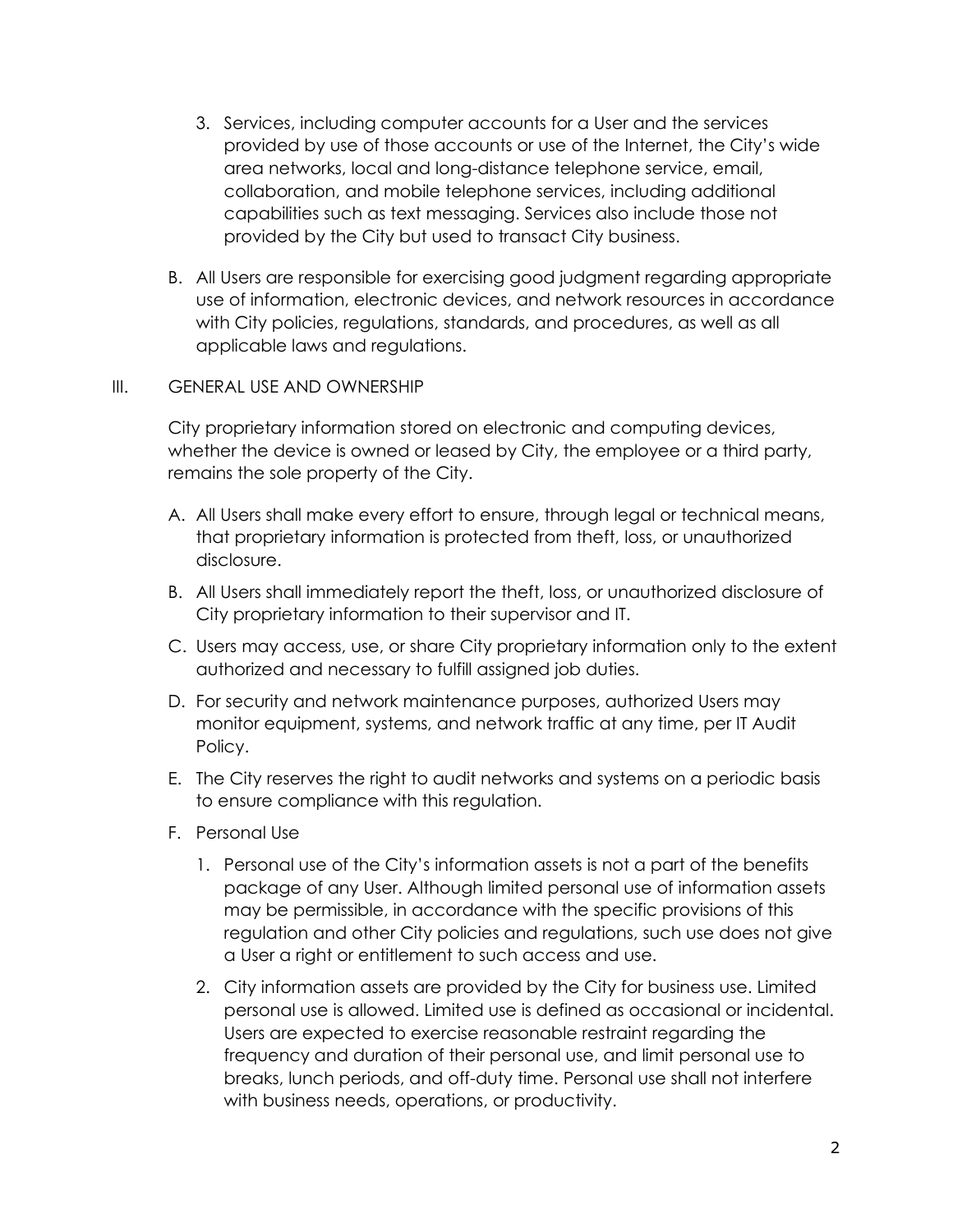- 3. The City will not provide technical support for personal devices or accounts except as specifically permitted in City policies and regulations.
- 4. The City will not provide in-person technical support for City-owned equipment at Users' residence or other personal remote work location.
- 5. Users shall exercise good judgment regarding the reasonableness of personal use. If there is any uncertainty, Users should consult their supervisor or manager.

## IV. PERSONALLY OWNED MOBILE PHONES

The City allows the use of personally owned mobile phones for Users in positions that include a legitimate business need for a mobile phone. Users who use a personally owned device to access City systems or data outside of Web-based access shall install on the device and grant appropriate privileges to the City's Mobile Device Management solution.

Further guidance on mobile device usage and reimbursement may be found in the "Mobile Device (Cellular Phone) Usage and Reimbursement" regulation.

V. MONITORING

The City monitors the use of its information assets to provide protection and ensure that the assets are used effectively, appropriately, and legally.

- A. The City may monitor information asset use in response to a particular problem, randomly, or in some cases, continuously on all activity related to City business or interests for a particular resource. The City reserves the right to inspect any files stored in private areas of its networks and systems to ensure compliance with the law, this regulation, and other City policies, regulations, and standards. The City may also choose or be required to publicize data obtained through monitoring.
- B. The City monitors the use of some facilities using cameras, closed circuit television, identification badges, biometric identification devices, sign-in rosters, vehicle gates, access restrictions, security tools, and/or guards.
- C. Personnel tasked with monitoring shall do so only when authorized by Human Resources or Legal and shall maintain confidentiality of all resulting information except as expressly directed. Information Technology shall establish a procedure for monitoring network activities and Security Operations shall establish a procedure for monitoring the security systems.
- D. Interference with monitoring is prohibited. Interference includes but is not limited to encrypting information, notifying the person being monitored, or actively interfering with the monitoring process.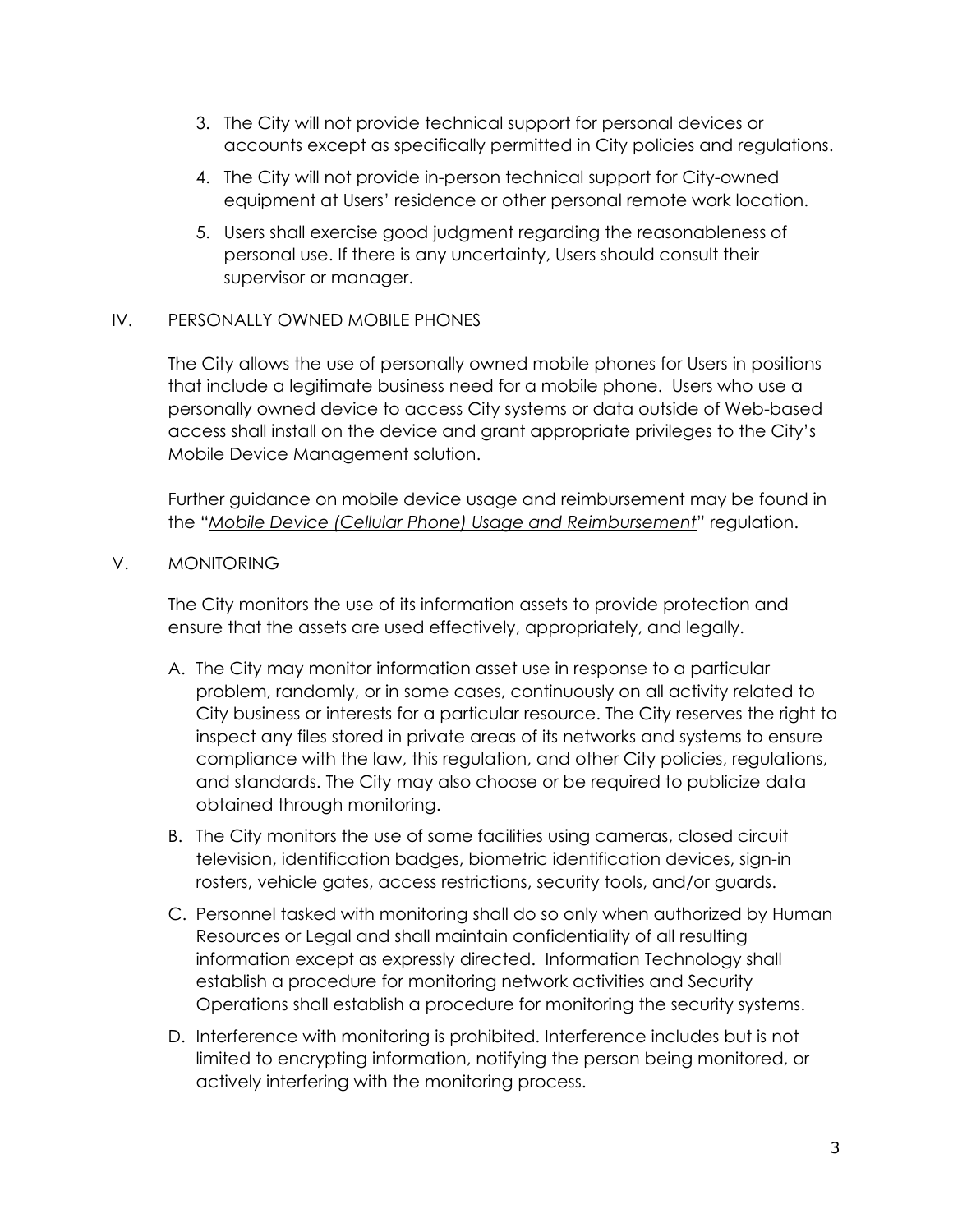### VI. PRIVACY

- A. Users should not consider any electronic communication, media, or services to be either private or secure. Although email, computer and network accounts are protected by passwords, Users should understand that their account and records may not be private.
- B. Users expressly waive any right of privacy in anything they create, store, send, or receive on a City device or through the City-provided Internet. This includes, but is not limited to, messages or data sent or received on a Cityowned mobile device or on a personally owned mobile device while using City information assets through the City's Mobile Device Management solution.
- C. Any communication or data transiting, stored on, or traveling to or from the City network and/or systems will be monitored and may be disclosed to outside agencies or used for any lawful government purpose.
- D. The use of personally owned mobile devices to send and/or receive electronic communications for the transaction of City business creates a record that may be subject to disclosure pursuant to a public records request. Users who use personally owned mobile devices to transact City business may be required to provide all communications that relate to City business, including text messages, to the City upon request. The City strongly discourages the transaction of City business via text message on personally owned mobile devices and/or the transaction of City business via personal email accounts.
- E. User accounts and data may be shared or accessed by the following positions:
	- 1. User's Supervisor.
	- 2. The User's Senior Manager, if applicable.
	- 3. Department Director.
	- 4. HR authorized personnel.
	- 5. Police Internal Affairs.

Users can share their data with other City Users with a business need to know.

#### VII. PASSWORDS

Passwords are the fundamental security mechanism employed to keep information secure and to associate activity with a User. Therefore, Users shall not:

A. Share, tell, or give hints about their passwords.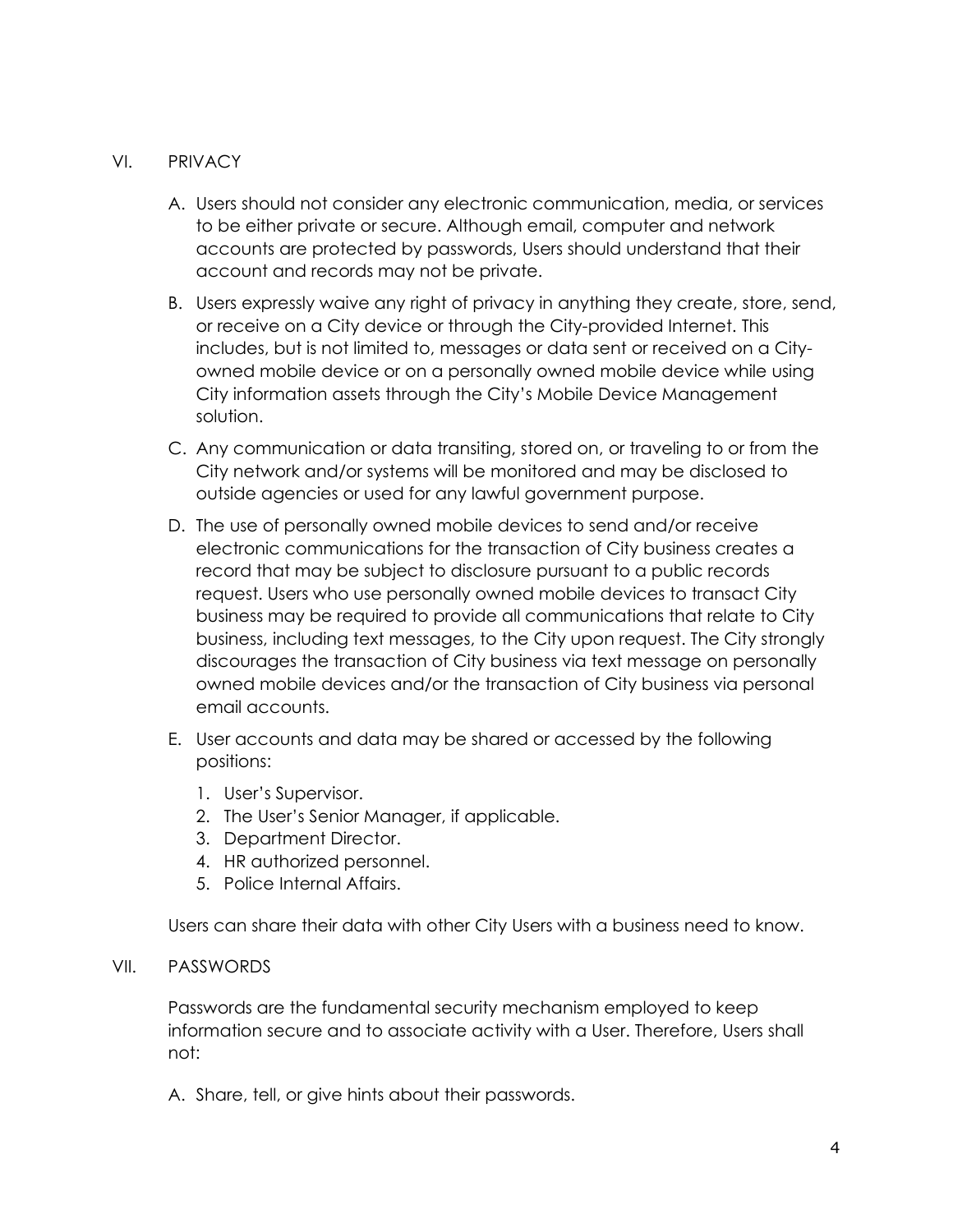- B. Keep a written unsecured record of their passwords.
- C. Store passwords in a media cloud (Dropbox, Google Docs, etc.) other than City-approved secure repositories.
- D. Mix City systems passwords with personal passwords in a password locker.
- E. Store passwords on a device that others have access to; or
- F. Email passwords via Gmail, Hotmail, etc.

All Users shall comply with the City's network password construction requirements as defined in the Password Management Standard found in Exhibit 4.30aa.

Users who suspect any of their passwords have been compromised shall change the affected password immediately.

If department management needs to access information in a User's account in accordance with this regulation, they are to contact the IT Customer Service Center for assistance.

#### VIII. INAPPROPRIATE USE

The City's information assets are provided to enhance business processes within the City. Use that is legal and business-related is appropriate. Users are prohibited from using the City's information assets to engage in, or attempt to engage in, activities including but not limited to the following:

- A. Transmit, view, retrieve, copy, or store any communication that is:
	- 1. Discriminatory or harassing.
	- 2. Derogatory to any individual or group.
	- 3. Obscene or inappropriate for the workplace.
	- 4. Defamatory or threatening.
	- 5. Harmful to productivity; or
	- 6. Engaged in for any purpose that is illegal or contrary to City's policies, regulations, or procedures.
- B. Sending uninvited and/or unwelcome electronic communication of a personal nature.
- C. Downloading and distributing material protected under copyright laws without the proper consent of the owner, or otherwise violating copyright laws or other applicable laws.
- D. Providing access to or copies of City information, data, hardware, software, or access to City services to third parties without adhering to approved procedures and authorization.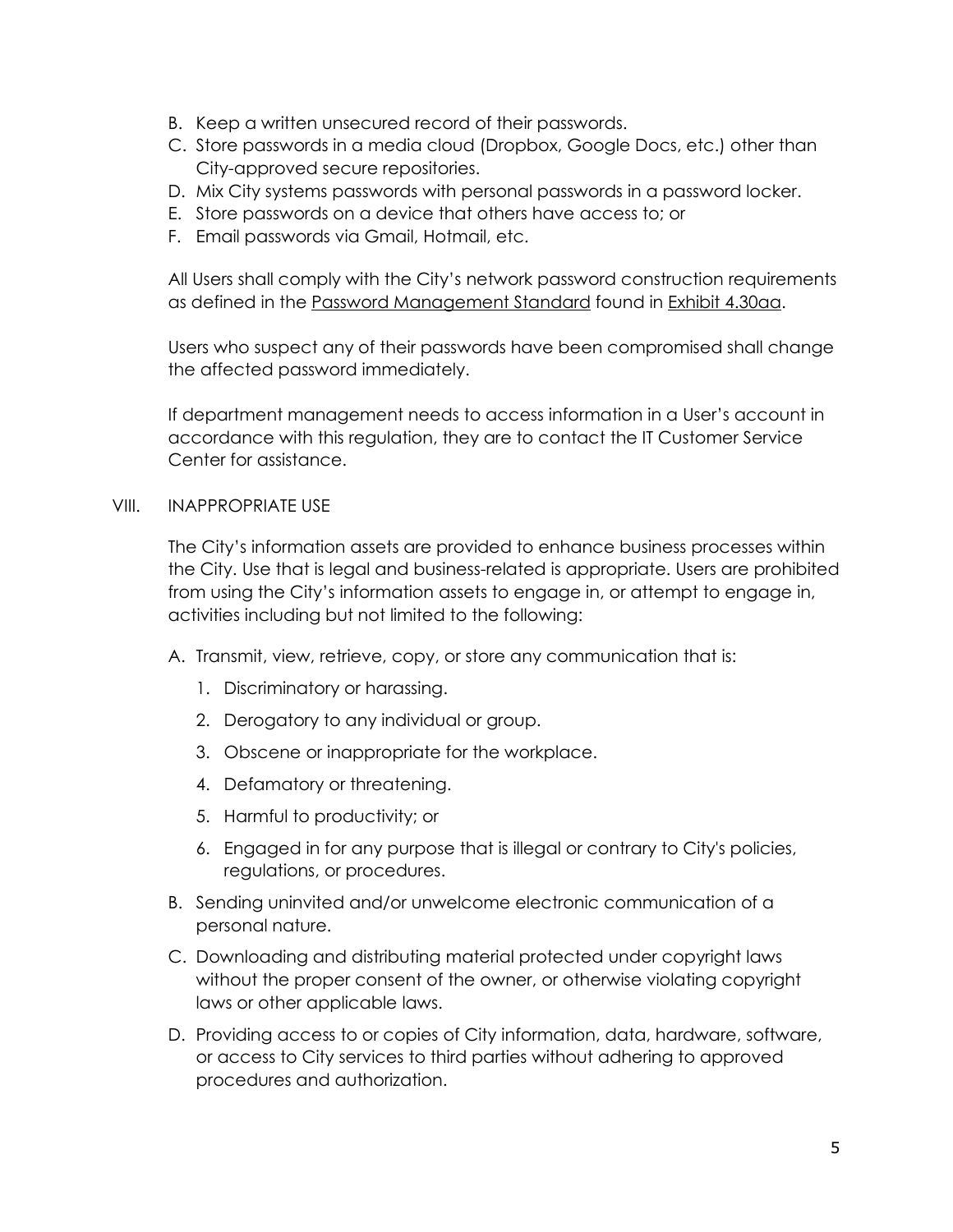- E. Accessing or using another User's account or failing to keep the User's own log-in or password confidential.
- F. Sending any communication that attempts to hide the identity of the User or represents the User as someone else.
- G. Downloading or transferring any files to any City systems, including entertainment software or games, that are not business related.
- H. When using a personal email account at work and/or using City equipment, Users should never open any attachment to an email they receive. Users may be held accountable for damages sustained by viruses or other software that originated from personal email accounts.
- I. Using the City's information assets for personal benefit or gain.
- J. Using unauthorized technology resources on City networks including, but not limited to, personally owned equipment such as computers, printers, software, modems, and wired or wireless networking devices.
- K. Sending business-sensitive information using Internet-based email accounts.
- L. Using information assets in a manner that is likely to cause network congestion or significantly hamper the ability of other Users to access and use the City's information assets.
- M. Distributing or storing chain letters, inappropriate jokes, solicitations or offers to buy or sell goods, or other non-business material of a trivial or frivolous nature.
- N. Using the network to sign up with websites or organizations that offer rewards, monetary or otherwise, for surfing the internet.
- O. Intentionally propagating a virus, worm, Trojan horse, or trap-door program code.
- P. Blogging during work hours or while using City equipment.

# IX. SOCIAL MEDIA

For information on the City's rules regarding the administration of social media, please refer to the Social Media Administration Regulation 4.30m and accompanying Exhibit 4.30mm.

For information on the City's rules regarding personal use of social media, please refer to the Social Media Personal Use Regulation 4.30n.

## X. CITYWIDE MESSAGES

Users shall not send citywide messages unless they have been designated as a citywide email distributor by their Department Director and have the required system permissions. Each Department Director shall name one or more of these designated distributors as their department's "citywide email manager."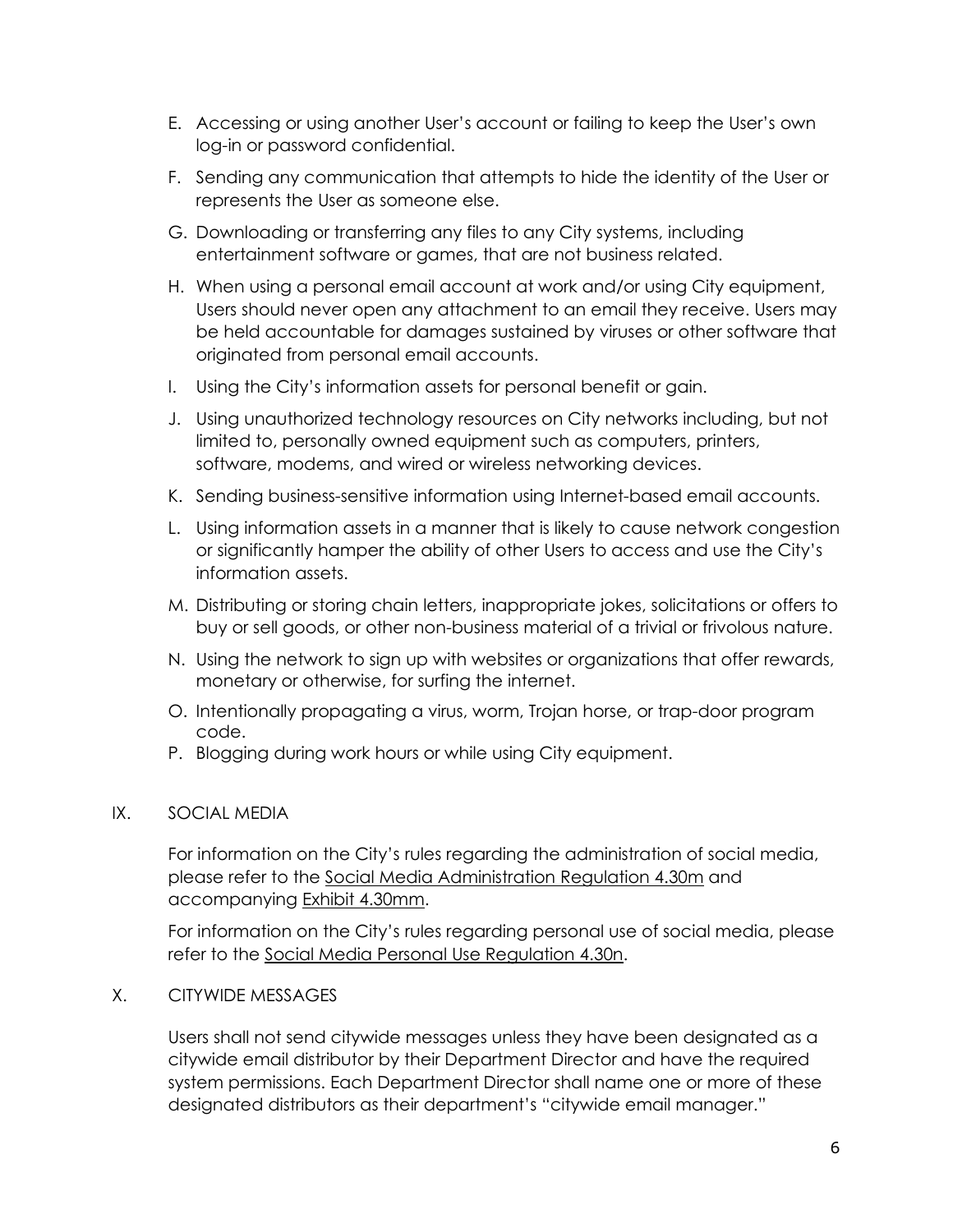Users who are not designated as a citywide distributor and who believe they have a message of citywide interest shall bring the message to their department's citywide email manager for approval. If the citywide email manager determines the proposed message falls within the citywide email parameters, the citywide email manager will send out the proposed message. A list of current designated citywide email distributors and each department's citywide email manager can be obtained by contacting the IT Helpdesk.

The Citywide email parameters are as follows:

- A. The proposed email message should be related to the business and mission of the City.
- B. The message should be of significant and urgent interest to a large segment of City employees. In addition, events publicized over citywide email must be of a high-profile nature.
- C. Messages should be short and concise. For topics that require more information, consider a summary email message that contains a link to more detailed information.
- D. Emails of a personal nature, such as notices of items for sale, lost or found items and solicitation of goods or services are not allowed.

## XI. ACCIDENTAL/UNINTENDED VIOLATIONS

The City follows best practice recommendations to block User access to inappropriate and/or sexually explicit Internet sites within its information assets.

- A. Users who find themselves connected accidentally to a site that contains sexually explicit or other prohibited material shall disconnect from that site immediately, regardless of whether the site was somehow accessible to the employee.
- B. Users who accidentally access a prohibited site shall report each incident to the User's supervisor and IT immediately. Repeated access to such sites by a User may be investigated to determine if such access is intentional.

#### XII. SOFTWARE COMPLIANCE

The City adheres to software licensing agreements. IT electronically monitors the software installed on all City computers and these scans are then compared to software licenses. IT is responsible for maintaining a list of approved software within the City. Employees shall not download or install any software that has not been approved by IT.